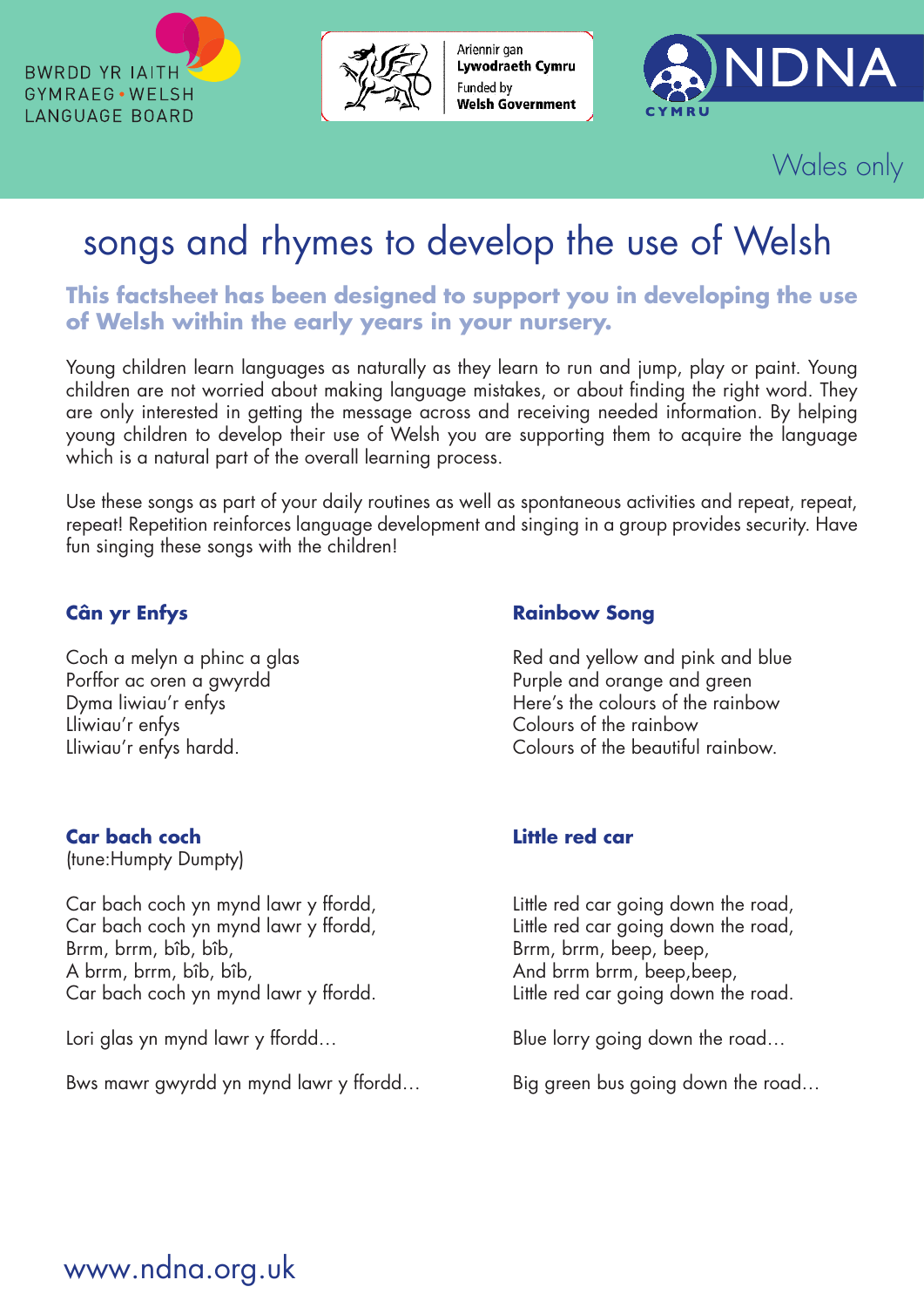



(tune: Frere Jacques)

Dwedwch chi, dwedwch chi. You say. You say. You say. Mae hi'n…………………….. It's……………….. Mae hi'n…………………….. It's……………….. Ydy wir, ydy wir. The state of the state of the Yes indeed, yes indeed.

You would say one of the following:

Mae hi'n bwrw glaw (boo-roo gl-aw) It's raining Mae hi'n bwrw eira (boo-roo ey-ra) li's snowing Mae hi'n heulog (hay-log) li's sunny Mae hi'n gymylog (gum-ul-og) li's cloudy Mae hi'n wyntog (woo-in-tog) li's windy

### **Sut mae'r tywydd? How's the weather?**

Sut mae'r tywydd? Sut mae'r tywydd? How's the weather? How's the weather?

### **Olwynion ar y bws Wheels on the bus**

Mae'r olwynion ar y bws yn mynd rownd a rownd The wheels on the bus go round and round, Rownd a rownd, the contraction of the Round and round, Rownd a rownd. The round and round. Mae'r olwynion ar y bws yn mynd rownd a rownd, The wheels on the bus go round and round, Trwy y dydd. Through the day.

bîb, bîb, bîb bîb, bîb, bîb Mae'r corn ar y bws yn mynd bîb, bîb, bîb Trwy y dydd.

Mae'r babi ar y bws yn mynd waa, waa, waa The baby on the bus goes waa, waa, waa… waa, waa, waa waa, waa, waa Mae'r babi ar y bws yn mynd waa, waa, waa Trwy y dydd.

Mae'r plant ar y bws yn mynd i fyny ac i lawr The children on the bus go up and down... i fyny ac i lawr i fyny ac i lawr Mae'r plant ar y bws yn mynd i fyny ac i lawr Trwy y dydd.

Mae'r corn ar y bws yn mynd bîb, bîb, bîb The horn on the bus goes beep, beep, beep…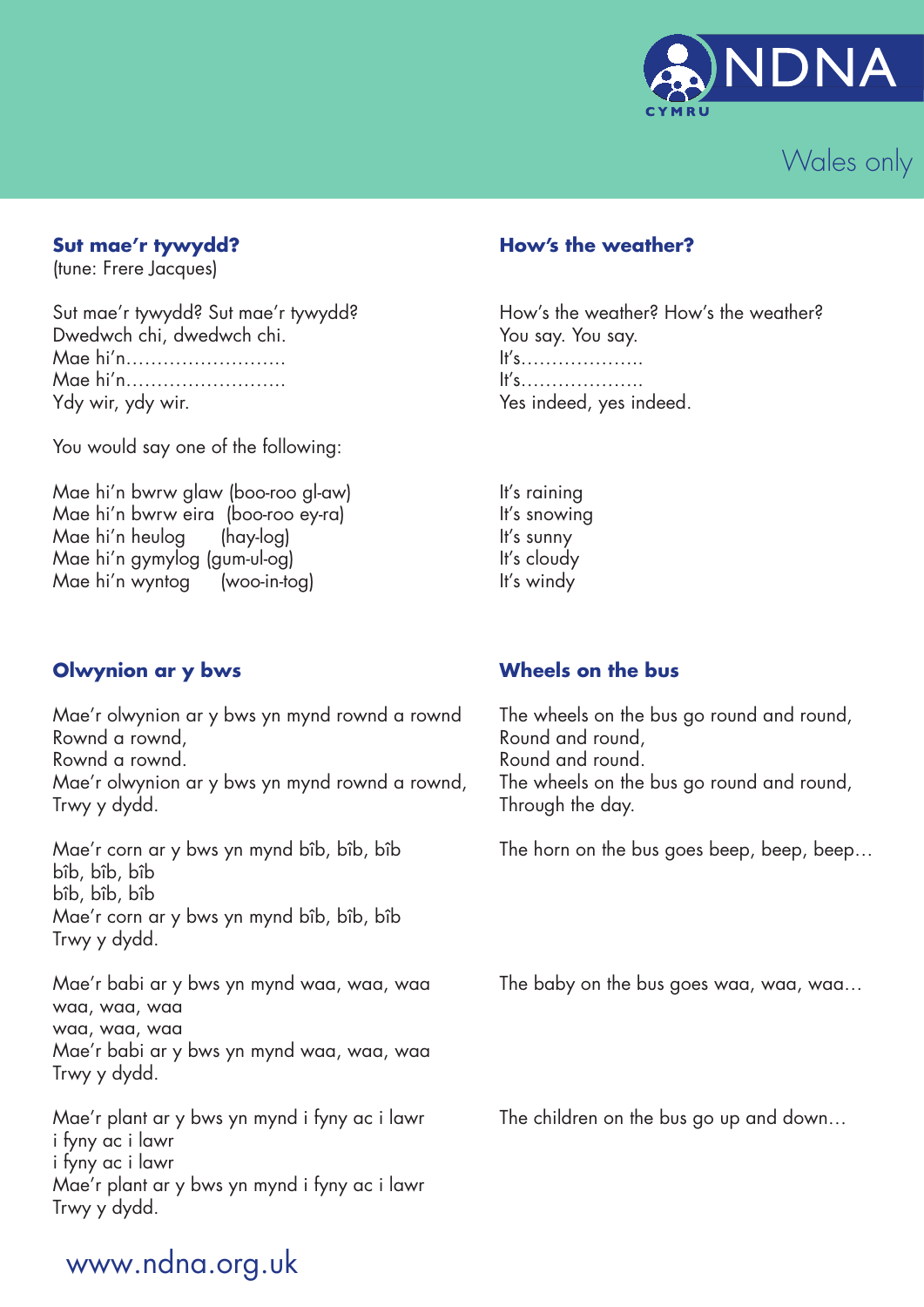



### **Mistar Hapus ydw i Mr Happy am I**

(tune: if you're happy and you know it)

Mistar Hapus ydw i, ydw i, Ha! Ha! Mistar Happy am I, am I, Ha! Ha! Mistar Hapus ydw i, ydw i, Ha! Ha! Mistar Happy am I, am I, Ha! Ha! Mistar Hapus ydw i, the most contact that the Mr Happy am I, Mistar Hapus ydw i, the monotonic method of Mr Happy am I, Mistar Hapus ydw i, ydw i, Ha! Ha! Mistar Happy am I, am I, Ha! Ha!

Mistar Trist ydw i, ydw i, Bw! Hw! Mr Sad am I, am I, Boo! Hoo!

Mistar Distaw ydw i, ydw i, Sh! Sh! Mistar am I, am I, Sh! Sh!

Mistar Swnllyd ydw i, ydw i, Hwre!! Mr Noisy am I, am I, Hooray!!

### **Mr Crocodeil ydw i Mr Crocodile am I**

(tune:if you're happy and you know it')

Mr Crocodeil ydw i, ydw i, snap snap! Mr Crocodile am I, am I, snap snap! Mr Crocodeil ydw i, ydw i,  $\frac{1}{2}$  Mr Crocodile am I, am I, Mr Crocodeil ydw i, ydw i,  $\frac{1}{2}$  Mr Crocodile am I, am I, Mr Crocodeil ydw i, ydw i, snap snap! Mr Crocodile am I, am I, snap snap!

Can be followed with: Mr Teigr (Mr Tiger) ydw i, ydw i, roar, roar! Mr Mwnci (Mr Monkey) ydw i, ydw i www! Mr Neidr (Snake) ydw i, ydw i ssss! Mr Ceffyl (Horse) ydw i, ydw i naaay! Mr Cath (Cat) ydw i, ydw i miaow! Mr Ci (Dog) ydw i, ydw i woof, woof!

Mr Crocodeil ydw i, ydw i, snap snap! Mr Crocodile am I, am I, snap snap!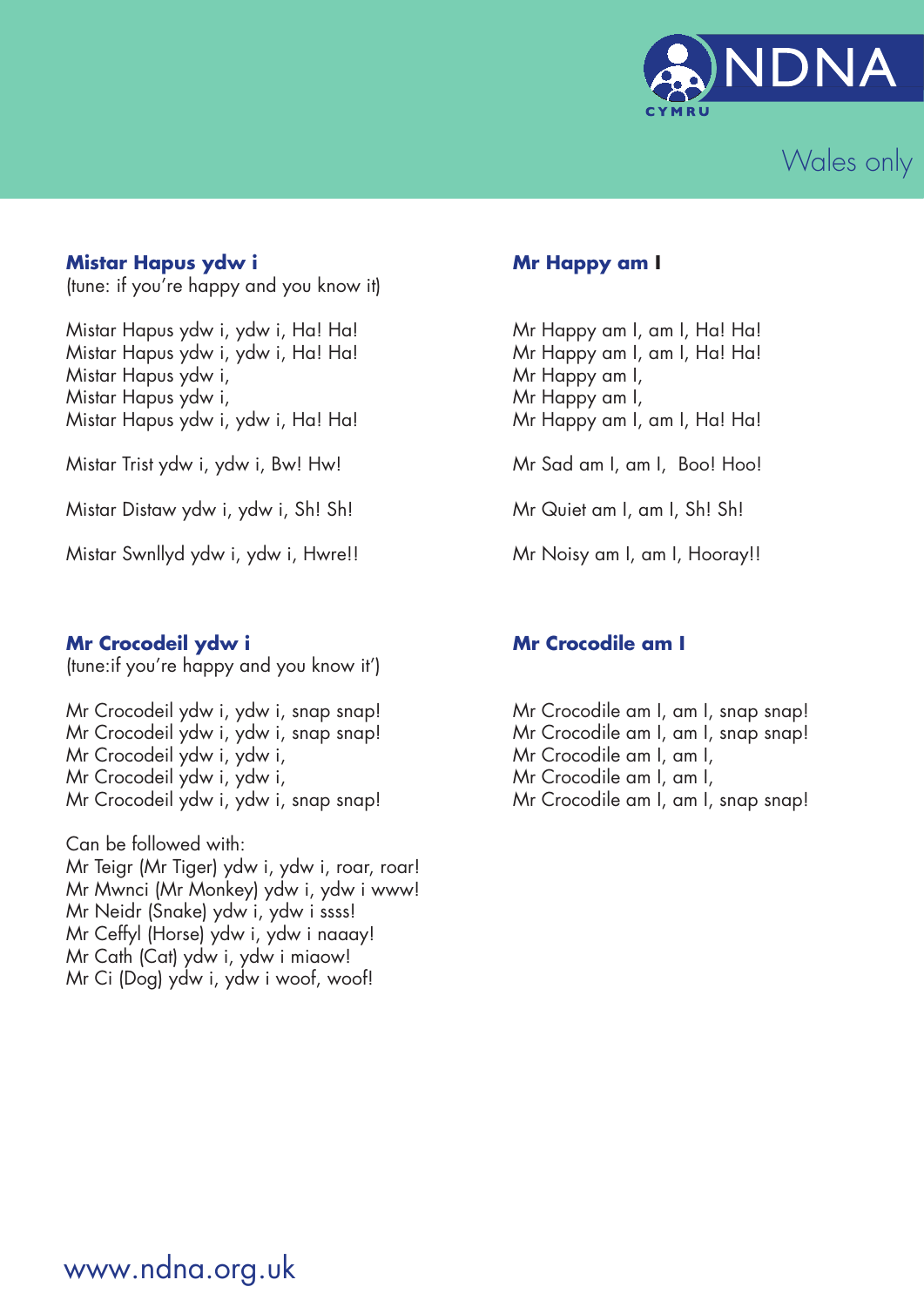



(to the tune of 'skip to my Lou')

Troi a Troi ein dwylo

Troi a Troi ein dwylo

### **Sefyll i fyny/eistedd i lawr Standing up/sitting down**

Dyma ni'n sefyll i fyny, tarraith yn y Here we are standing up, Dyma ni'n eistedd i lawr, here we are sitting down, Dyma ni'n sefyll i fyny,<br>A dyma ni'n eistedd i lawr.<br>A dyma ni'n eistedd i lawr.<br>And here we are sitting do

Llygaid, clustiau, trwyn a ceg, Eyes and ears and mouth and nose,<br>Pen, ysgwyddau, coesau, traed, coesau, traed. Head, shoulders, knees and toes, kn

(to the tune of 'nice one Cyril')

### **Clap, Clap, Un Dau Tri Clap, Clap, One Two Three**

Clap, Clap, Un Dau Tri Clap, Clap, One Two Three Clap, Clap, One Two Three Clap, Clap, Un Dau Tri Clap, Clap, One Two Three

Tap, Tap, Un Dau Tri Tap, Tap, One Two Three Tap, Tap, Un Dau Tri Tap, Tap, One Two Three Tap, Tap, Un Dau Tri Tap, Tap, One Two Three Troi a Troi ein dwylo **Turn and Turn our hands** 

Stamp, Stamp, Un Dau Tri Stamp, Stamp, One Two Three<br>Stamp, Stamp, Un Dau Tri Stamp, Stamp, Stamp, One Two Three Stamp, Stamp, Un Dau Tri Stamp, Stamp, One Two Three<br>Stamp, Stamp, Un Dau Tri Stamp, Stamp, One Two Three Stamp, Stamp, One Two Three<br>Turn and Turn our hands

And here we are sitting down.

### Pen, ysgwyddau, coesau, traed **Head, shoulders, knees and toes**

Pen, ysgwyddau, coesau, traed, coesau, traed, Head, shoulders, knees and toes, knees and toes,<br>Pen, ysgwyddau, coesau, traed, coesau, traed, Head, shoulders, knees and toes, knees and toes, Pen, ysgwyddau, coesau, traed, coesau, traed, Head, shoulders, knees and toes, knees and toes, <br>Llygaid, clustiau, trwyn a ceg, Eyes and ears and mouth and nose, Head, shoulders, knees and toes, knees and toes.

### **Bore da ffrindiau Cood morning friends**

Bore da ffrindiau Good morning friends Bore da ffrindiau Good morning friends Bore da ffrindiau Good morning friends Bore da a sut wyt ti? The state of the Good morning and how are you?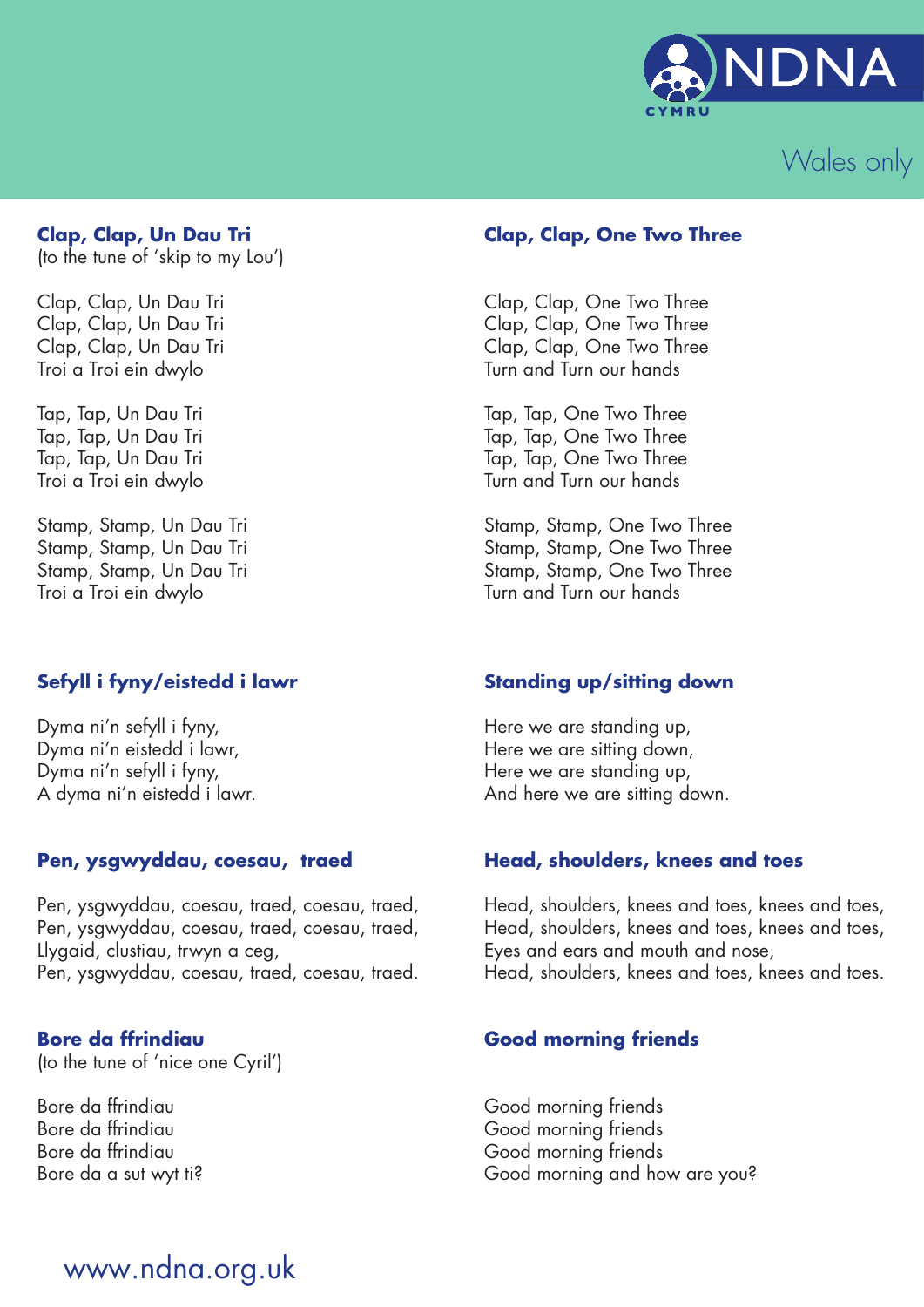



Pnawn da ffrindiau Good afternoon friends

### **Hwyl fawr ffrindiau Goodbye friends**

Hwyl fawr ffrindiau Goodbye friends Hwyl fawr ffrindiau Goodbye friends Hwyl fawr ffrindiau Goodbye friends Mae'n amser dweud hwyl fawr **It's time to say goodbye** 

Dau gi bach yn mynd i'r coed, Two little dogs went to the woods Esgid newydd ar bob troed A new shoe on each foot Dau gi bach dwad adre Two little dogs came home Wedi colli un o'i sgidie **Having lost one of their shoes** Dau gi bach Two little dogs

Galop, galop a charlam Galloping, galloping along I brynu buwch a mochyn coch To buy a cow and a red pig Galop, galop a charlam Galloping, galloping along

Galop, galop a charlam Galloping, galloping along Adre'n ol i Wrecsam **Back home from Wrexham** Galop, galop a charlam Galloping, galloping along

### **Pnawn da ffrindiau Good afternoon friends**

Pnawn da ffrindiau Good afternoon friends Pnawn da ffrindiau Good afternoon friends Pnawn da a sut wyt ti? Cood afternoon and how are you?

### **Dau gi bach Two little dogs**

### **Galop, galop a Charlam Galloping, galloping along**

Dros y mynydd i Wrecsam **Over the mountain to Wrexham** 

A Mam yn disgwyl wrth y drws And Mummy's waiting by the door